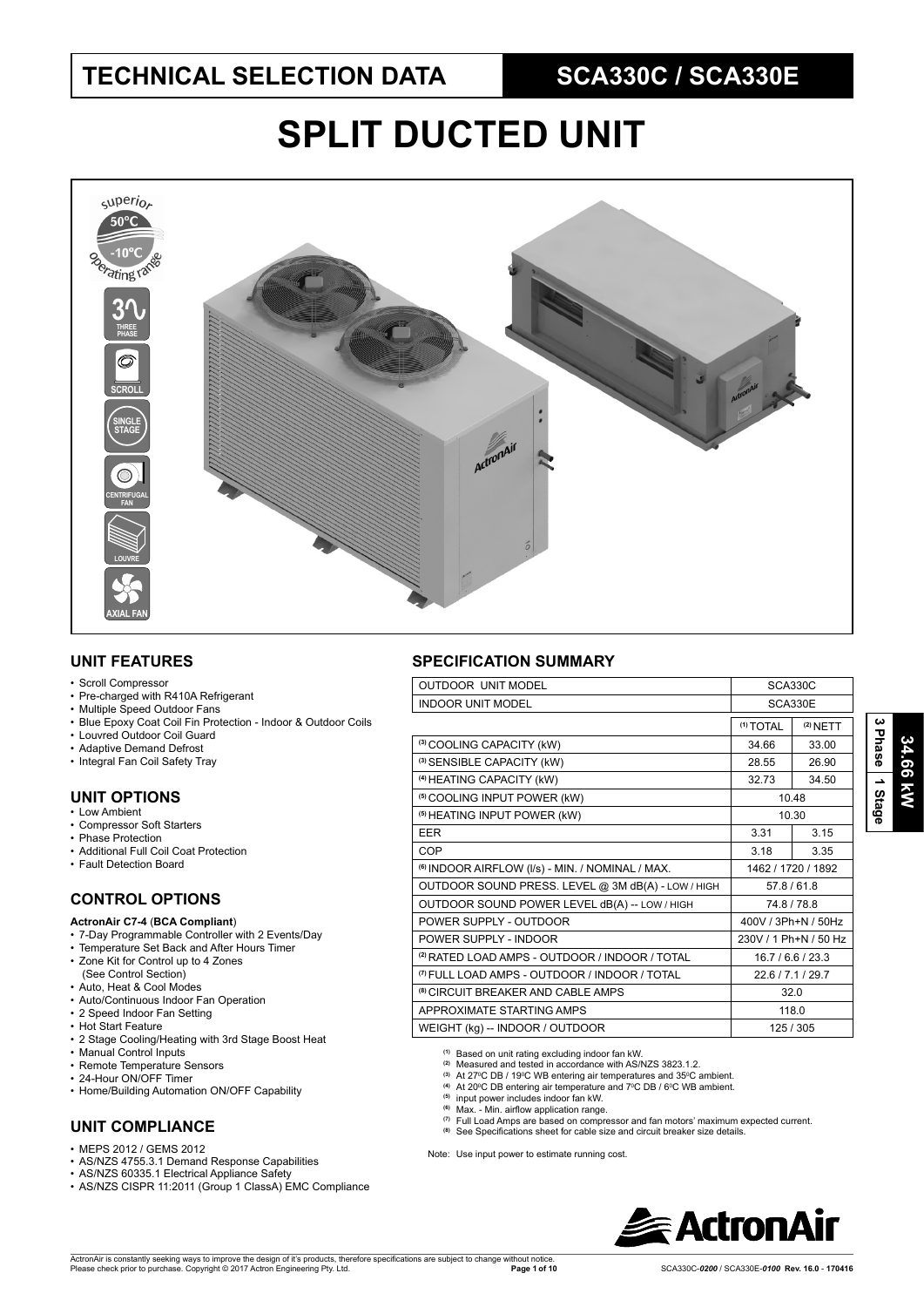## **CAPACITY SELECTION DATA SCA330C / SCA330E**

|                     | <b>COOLING PERFORMANCE</b> |                 |       |       |       |       |       |                                         |       |                    |       |       |       |
|---------------------|----------------------------|-----------------|-------|-------|-------|-------|-------|-----------------------------------------|-------|--------------------|-------|-------|-------|
| <b>AIR ENTERING</b> |                            | <b>TOTAL</b>    |       |       |       |       |       | <b>TOTAL SENSIBLE CAPACITY - KW</b>     |       |                    |       |       |       |
| <b>OUTDOOR</b>      | <b>INDOOR</b>              | <b>CAPACITY</b> |       |       |       |       |       | AT DB TEMPERATURE ONTO INDOOR COIL - °C |       |                    |       |       |       |
| DB-°C               | WB-°C                      | kW              | 20    | 21    | 22    | 23    | 24    | 25                                      | 26    | 27                 | 28    | 29    | 30    |
|                     | 16                         | 35.10           | 22.76 | 24.71 | 26.36 | 28.23 | 30.01 | 31.77                                   | 33.28 | 34.59              |       |       |       |
|                     | 17                         | 35.90           | 20.74 | 22.71 | 24.69 | 26.32 | 28.21 | 30.06                                   | 31.79 | 33.44              | 34.83 |       |       |
| 25                  | 18                         | 36.90           | 18.71 | 20.68 | 22.65 | 24.61 | 26.58 | 28.17                                   | 30.00 | 31.78              | 33.45 | 35.07 | 36.44 |
|                     | 19                         | 37.94           | 16.62 | 18.64 | 20.63 | 22.59 | 24.53 | 26.46                                   | 28.06 | 29.94              | 31.75 | 33.49 | 35.11 |
|                     | $\overline{20}$            | 38.96           | 14.54 | 16.57 | 18.54 | 20.56 | 22.49 | 24.46                                   | 26.37 | 28.00              | 29.88 | 31.69 | 33.48 |
|                     | $\overline{21}$            | 40.03           |       | 14.44 | 16.45 | 18.49 | 20.45 | 22.42                                   | 24.36 | 26.32              | 27.89 | 29.82 | 31.66 |
|                     | 22                         | 41.24           |       |       | 14.36 | 16.35 | 18.37 | 20.35                                   | 22.34 | 24.28              | 26.21 | 28.17 | 29.69 |
|                     | 16                         | 33.91           | 22.11 | 24.05 | 25.69 | 27.55 | 29.36 | 31.04                                   | 32.38 |                    |       |       |       |
|                     | 17                         | 34.54           | 20.11 | 22.05 | 24.01 | 25.67 | 27.55 | 29.37                                   | 31.11 | 32.70              |       |       |       |
|                     | 18                         | 35.40           | 18.05 | 20.03 | 22.00 | 23.94 | 25.59 | 27.47                                   | 29.33 | 31.10              | 32.74 | 34.22 |       |
| 30                  | 19                         | 36.39           | 16.00 | 18.00 | 19.98 | 21.96 | 23.89 | 25.82                                   | 27.41 | 29.28              | 31.09 | 32.81 | 34.37 |
|                     | $\overline{20}$            | 37.39           | 13.91 | 15.92 | 17.92 | 19.93 | 21.88 | 23.84                                   | 25.74 | 27.38              | 29.22 | 31.05 | 32.80 |
|                     | 21                         | 38.40           |       | 13.82 | 15.85 | 17.84 | 19.82 | 21.78                                   | 23.76 | 25.67              | 27.30 | 29.17 | 30.97 |
|                     | $\overline{22}$            | 39.55           |       |       | 13.74 | 15.76 | 17.77 | 19.75                                   | 21.73 | 23.65              | 25.58 | 27.19 | 29.07 |
|                     | 16                         | 32.58           | 21.36 | 23.33 | 24.96 | 26.82 | 28.54 | 30.21                                   |       |                    |       |       |       |
|                     | 17                         | 32.84           | 19.38 | 21.32 | 23.27 | 24.93 | 26.78 | 28.60                                   | 30.29 | 31.64              |       |       |       |
|                     | 18                         | 33.73           | 17.33 | 19.31 | 21.28 | 23.23 | 24.87 | 26.74                                   | 28.57 | 30.31              | 31.91 | 33.31 |       |
| 35                  | 19                         | 34.66           | 15.30 | 17.27 | 19.28 | 21.23 | 23.19 | 24.80                                   | 26.70 | 28.55              | 30.33 | 32.00 | 33.42 |
|                     | 20                         | 35.58           | 13.21 | 15.22 | 17.23 | 19.20 | 21.16 | 23.11                                   | 25.04 | 26.65              | 28.47 | 30.28 | 32.01 |
|                     | 21                         | 36.55           |       | 13.12 | 15.14 | 17.15 | 19.12 | 21.07                                   | 23.01 | 24.98              | 26.55 | 28.44 | 30.23 |
|                     | $\overline{22}$            | 37.63           |       |       | 13.05 | 15.08 | 17.05 | 19.04                                   | 20.99 | 22.95              | 24.88 | 26.49 | 28.34 |
|                     | 16                         | 31.09           | 20.57 | 22.24 | 24.12 | 25.96 | 27.66 | 29.10                                   |       |                    |       |       |       |
|                     | 17                         | 31.10           | 18.58 | 20.52 | 22.46 | 24.09 | 25.94 | 27.71                                   | 29.35 |                    |       |       |       |
|                     | 18                         | 31.88           | 16.56 | 18.52 | 20.50 | 22.45 | 24.04 | 25.92                                   | 27.72 | 29.43              | 30.88 |       |       |
| 40                  | 19                         | 32.72           | 14.49 | 16.49 | 18.47 | 20.43 | 22.36 | 24.01                                   | 25.87 | 27.71              | 29.46 | 31.04 | 32.40 |
|                     | 20                         | 33.52           | 12.41 | 14.42 | 16.45 | 18.40 | 20.38 | 22.31                                   | 23.96 | 25.82              | 27.63 | 29.44 | 31.13 |
|                     | 21                         | 34.48           |       | 12.36 | 14.36 | 16.34 | 18.32 | 20.30                                   | 22.23 | 24.17              | 25.77 | 27.59 | 29.39 |
|                     | $\overline{22}$            | 35.51           |       |       | 12.25 | 14.28 | 16.30 | 18.26                                   | 20.23 | 22.16              | 24.09 | 25.70 | 27.54 |
|                     | 16                         | 29.40           | 19.71 | 21.40 | 23.22 | 25.05 | 26.64 |                                         |       |                    |       |       |       |
|                     | 17                         | 29.42           | 17.73 | 19.67 | 21.36 | 23.19 | 25.04 | 26.71                                   | 28.00 |                    |       |       |       |
|                     | 18                         | 29.84           | 15.70 | 17.70 | 19.63 | 21.33 | 23.17 | 25.02                                   | 26.80 | 28.36              |       |       |       |
| 45                  | 19                         | 30.64           | 13.68 | 15.67 | 17.63 | 19.59 | 21.52 | 23.16                                   | 25.00 | 26.80              | 28.45 | 29.79 |       |
|                     | 20                         | 31.39           | 11.61 | 13.60 | 15.61 | 17.58 | 19.53 | 21.47                                   | 23.12 | 24.94              | 26.75 | 28.51 | 30.05 |
|                     | 21                         | 32.33           |       | 11.53 | 13.55 | 15.54 | 17.53 | 19.46                                   | 21.42 | 23.06              | 24.90 | 26.70 | 28.52 |
|                     | $\overline{22}$            | 33.24           |       |       | 11.46 | 13.50 | 15.46 | 17.45                                   | 19.42 | $21.\overline{34}$ | 22.99 | 24.87 | 26.69 |
|                     | 16                         | 27.58           | 18.76 | 20.44 | 22.26 | 24.02 | 25.45 |                                         |       |                    |       |       |       |
|                     | 17                         | 27.60           | 16.82 | 18.76 | 20.43 | 22.25 | 24.03 | 25.60                                   |       |                    |       |       |       |
| 50                  | 18                         | 27.62           | 14.81 | 16.76 | 18.71 | 20.40 | 22.22 | 24.03                                   | 25.72 | 27.17              |       |       |       |
|                     | 19                         | 28.40           | 12.79 | 14.76 | 16.72 | 18.68 | 20.37 | 22.21                                   | 24.03 | 25.78              | 27.27 |       |       |
|                     | 20                         | 29.03           | 10.72 | 12.73 | 14.71 | 16.69 | 18.62 | 20.54                                   | 22.17 | 23.98              | 25.76 | 27.40 | 28.84 |
|                     | $\overline{21}$            | 29.88           |       | 10.67 | 12.67 | 14.65 | 16.62 | 18.57                                   | 20.48 | 22.13              | 23.95 | 25.74 | 27.48 |
|                     | $\overline{22}$            | 30.72           |       |       | 10.60 | 12.59 | 14.58 | 16.56                                   | 18.51 | 20.43              | 22.09 | 23.90 | 25.71 |

| <b>HEATING PERFORMANCE</b> |       |                                                            |       |       |       |       |       |       |       |       |  |
|----------------------------|-------|------------------------------------------------------------|-------|-------|-------|-------|-------|-------|-------|-------|--|
| <b>WB TEMP</b><br>ON OD    |       | <b>HEATING CAPACITY - kW</b><br>AT DB ENTERING INDOOR - °C |       |       |       |       |       |       |       |       |  |
| <b>COIL-</b> °C            |       | 16                                                         |       | 18    |       | 20    |       | 22    |       | 24    |  |
|                            | ΤН    | ін                                                         | ΤН    | ıн    | ΤН    | IН    | ΤН    | ıн    | ΤН    | IН    |  |
| $-10$                      | 21.01 | 20.17                                                      | 20.83 | 20.00 | 20.64 | 19.81 | 20.47 | 19.65 | 20.29 | 19.47 |  |
| -8                         | 22.37 | 21.25                                                      | 22.16 | 21.06 | 21.96 | 20.86 | 21.76 | 20.67 | 21.56 | 20.49 |  |
| $-6$                       | 23.74 | 22.32                                                      | 23.54 | 22.13 | 23.32 | 21.93 | 23.10 | 21.71 | 22.88 | 21.51 |  |
| $-4$                       | 25.21 | 23.20                                                      | 25.00 | 23.00 | 24.76 | 22.78 | 24.53 | 22.56 | 24.27 | 22.33 |  |
| $-2$                       | 26.73 | 23.79                                                      | 26.49 | 23.58 | 26.23 | 23.35 | 25.98 | 23.12 | 25.72 | 22.89 |  |
| $\Omega$                   | 28.38 | 24.98                                                      | 28.11 | 24.74 | 27.84 | 24.50 | 27.57 | 24.26 | 27.28 | 24.00 |  |
| $\overline{2}$             | 29.93 | 27.23                                                      | 29.65 | 26.98 | 29.35 | 26.71 | 29.05 | 26.43 | 28.74 | 26.15 |  |
| 4                          | 31.59 | 31.59                                                      | 31.28 | 31.28 | 30.97 | 30.97 | 30.64 | 30.64 | 30.30 | 30.30 |  |
| 6                          | 33.32 | 33.32                                                      | 32.98 | 32.98 | 32.73 | 32.73 | 32.39 | 32.39 | 32.02 | 32.02 |  |
| 8                          | 35.26 | 35.26                                                      | 34.91 | 34.91 | 34.54 | 34.54 | 34.17 | 34.17 | 33.77 | 33.77 |  |
| 10                         | 37.21 | 37.21                                                      | 36.83 | 36.83 | 36.42 | 36.42 | 36.02 | 36.02 | 35.59 | 35.59 |  |
| 12                         | 39.24 | 39.24                                                      | 38.82 | 38.82 | 38.39 | 38.39 | 37.94 | 37.94 | 37.48 | 37.48 |  |
| 14                         | 41.34 | 41.34                                                      | 40.89 | 40.89 | 40.42 | 40.42 | 39.92 | 39.92 | 39.44 | 39.44 |  |
| 16                         | 43.52 | 43.52                                                      | 43.03 | 43.03 | 42.51 | 42.51 | 41.99 | 41.99 | 41.45 | 41.45 |  |
| 18                         | 45.78 | 45.78                                                      | 45.24 | 45.24 | 44.68 | 44.68 | 44.11 | 44.11 | 43.54 | 43.54 |  |

| <b>AIRFLOW CORRECTION MULTIPLIER</b> |        |        |       |                |       |        |
|--------------------------------------|--------|--------|-------|----------------|-------|--------|
| % VARIATION                          | $-15%$ | $-10%$ | $-5%$ | <b>NOMINAL</b> | $+5%$ | $+10%$ |
| <b>INDOOR AIRFLOW</b><br>(1/s)       | 1462   | 1548   | 1634  | 1720           | 1806  | 1892   |
| <b>TOTAL COOLING</b>                 | 0.972  | 0.982  | 0.991 | 1.00           | 1.008 | 1.014  |
| <b>SENSIBLE COOLING</b>              | 0.919  | 0.947  | 0.973 | 1.00           | 1.027 | 1.053  |
| <b>HEATING FACTOR</b>                | 0.991  | 0.994  | 0.997 | 1.00           | 1.002 | 1.004  |

| <b>PIPE LENGTH CORRECTION MULTIPLIER</b> |       |       |       |                 |       |                 |                 |  |  |
|------------------------------------------|-------|-------|-------|-----------------|-------|-----------------|-----------------|--|--|
|                                          | 5m    | 10m   | 20m   | 30 <sub>m</sub> | 40m   | 50 <sub>m</sub> | 60 <sub>m</sub> |  |  |
| <b>COOLING</b>                           | 1.000 | 0.996 | 0.989 | 0.981           | 0.974 | 0.967           | 0.960           |  |  |
| <b>HEATING</b>                           | 1.000 | 1.000 | 1.000 | 1.000           | 1.000 | 1.000           | 1.000           |  |  |

Correction multipliers are based on horizontal pipe runs.

## ActronAir is constantly seeking ways to improve the design of it's products, therefore specifications are subject to change without notice.<br>Please check prior to purchase. Copyright © 2017 Actron Engineering Pty. Ltd.

**TH -** Total Heating Capacity (kW).  **IH -** Integrated Heating Capacity (kW) Includes defrost losses.

**NOTES:**

- 1. No allowance has been made for the effect of indoor fan motor.
- 2. Selection tables are based on nominal airflows. Correction factors must be applied for selection away from these conditions.



**34.66 kW 3 Phase 1 Stage**

34.66 kW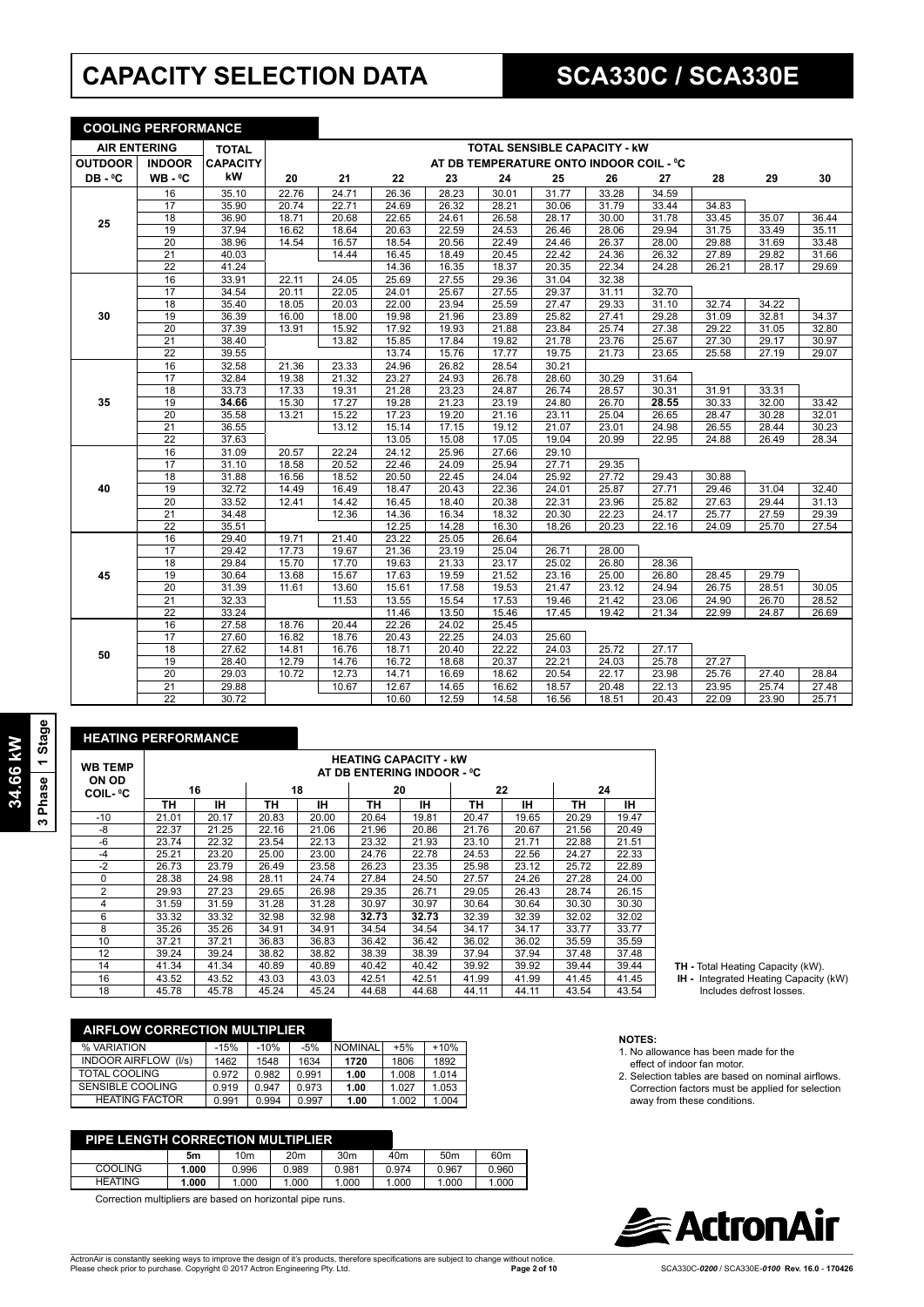## **DIMENSIONS AND FAN CURVE SCA330C / SCA330E**



**34.66 kW**

34.66 KW

**3 Phase**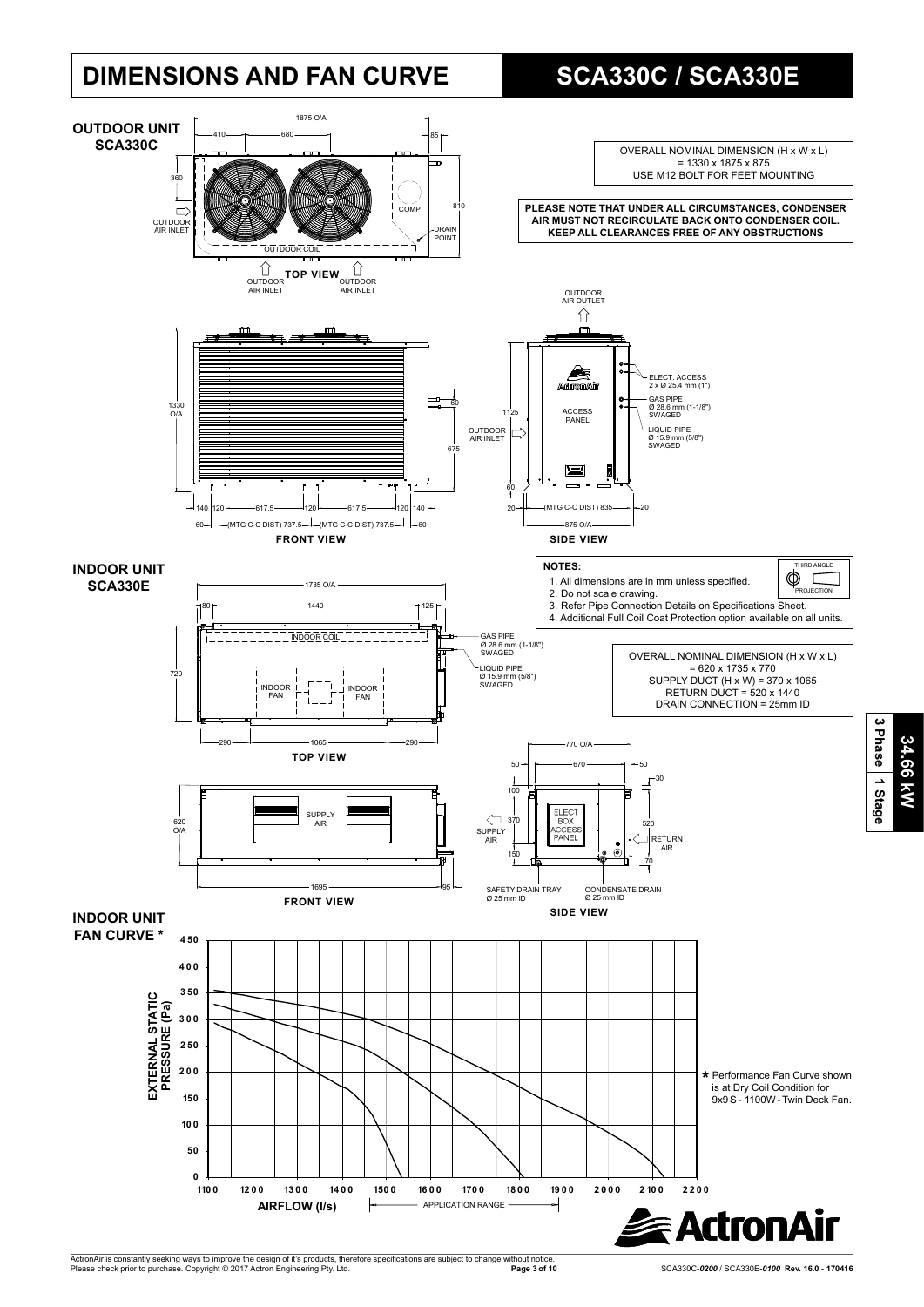## **Outdoor Radiated Outdoor Radiated**

#### **Sound Power Sound Power**

| Level (SWL) |                            |      |      |                                       |      |      |      |      |
|-------------|----------------------------|------|------|---------------------------------------|------|------|------|------|
| Fan Speed   | Sound Power Level<br>dB(A) |      |      | Octave Band Centre Frequency (Hz), dB |      |      |      |      |
|             |                            | 125  | 250  | 500                                   | 1k   | 2k   | 4k   | 8k   |
| Low         | 74.8                       | 76.6 | 76.4 | 71.7                                  | 69.5 | 65.8 | 61.2 | 55.8 |
| High        | 78.8                       | 79.7 | 79.3 | 76.7                                  | 73.6 | 68.9 | 66.7 | 60.9 |

## **Indoor Outlet Indoor Outlet**

### **Sound Power**

Level (SWL)

| <b>Airflow Setting</b> | Airflow<br>Li/s | Sound<br>Power Level |      |      |      |      | Octave Band Centre Frequency (Hz), dB |      |      |
|------------------------|-----------------|----------------------|------|------|------|------|---------------------------------------|------|------|
|                        |                 | dB(A)                | 125  | 250  | 500  | 1k   | 2k                                    | 4k   | 8k   |
| Nominal                | 1720            | 81.0                 | 78.3 | 79.5 | 78.4 | 76.4 | 72.6                                  | 68.9 | 63.9 |

### **OUTDOOR RADIATED INDOOR OUTLET**







#### **NOTES:**

- 1. Radiated sound power levels are based on ISO 3743-2.
- 2. Outlet sound power levels are based on ISO 13347-2.

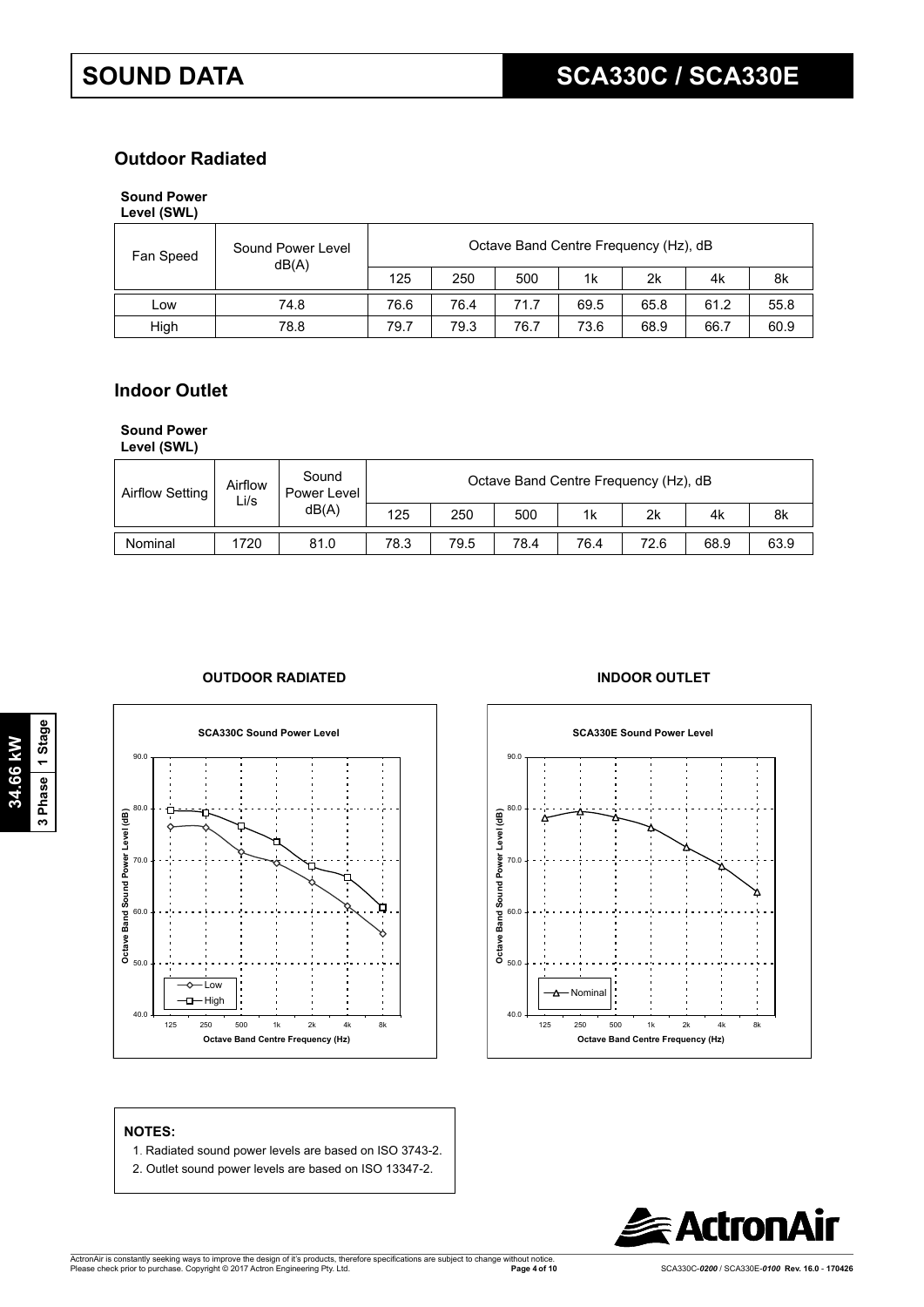## **SPECIFICATIONS SCA330C / SCA330E**

| <b>CONSTRUCTION</b>                                                                                                                                                                          |                                                                                  |
|----------------------------------------------------------------------------------------------------------------------------------------------------------------------------------------------|----------------------------------------------------------------------------------|
| CABINET (Indoor Unit)                                                                                                                                                                        | 0.5 - 1.2 mm Galvanized Steel                                                    |
| CABINET (Outdoor Unit)                                                                                                                                                                       | 0.9 - 1.6 mm ZA & Galv. Steel                                                    |
| SURFACE FINISH (Outdoor Unit)                                                                                                                                                                | 65 µ Baked Polyester Powder Coat                                                 |
| <b>INSULATION (Indoor Unit)</b>                                                                                                                                                              |                                                                                  |
| <b>TYPE</b>                                                                                                                                                                                  | 10 mm Foil Faced Polyethylene<br>15 mm Expanded Polystyrene                      |
| <b>ELECTRICAL</b>                                                                                                                                                                            |                                                                                  |
| <b>OUTDOOR UNIT</b>                                                                                                                                                                          |                                                                                  |
| Power Supply - 50 Hz                                                                                                                                                                         | 400 Volts x 3 Phase + N                                                          |
| Voltage Range (min - max)                                                                                                                                                                    | 380 V - 440 V                                                                    |
| Full Load Amps*                                                                                                                                                                              | 22.6                                                                             |
| Rated Load Amps**                                                                                                                                                                            | 16.7                                                                             |
| <b>Approximate Starting Amps</b>                                                                                                                                                             | 118.0                                                                            |
| IP Rating                                                                                                                                                                                    | <b>IP44</b>                                                                      |
| <b>INDOOR UNIT</b>                                                                                                                                                                           |                                                                                  |
| Power Supply - 50 Hz                                                                                                                                                                         | 230 Volts x 1 Phase $+ N$                                                        |
| Voltage Range (min - max)                                                                                                                                                                    | 216 V - 253 V                                                                    |
| Full Load Amps*                                                                                                                                                                              | 7.1                                                                              |
| IP Rating                                                                                                                                                                                    | <b>IP20</b>                                                                      |
| OUTDOOR & INDOOR UNIT (TOTAL)                                                                                                                                                                |                                                                                  |
| Full Load Amps* - Phase 1                                                                                                                                                                    | 29.7                                                                             |
| Full Load Amps* - Phase 2 & 3                                                                                                                                                                | 19.5 & 20.5                                                                      |
| Rated Load Amps**                                                                                                                                                                            | 23.3                                                                             |
| IMPORTANT - The local electricity authority may require limits on starting current and                                                                                                       |                                                                                  |
| voltage drop, please check prior to purchase.<br>$\star$                                                                                                                                     |                                                                                  |
| $^{\star\star}$                                                                                                                                                                              | Full Load Amps are based on Compressor and Fan Motor's maximum expected current. |
| Rated Load Amps are measured and tested in accordance with AS/NZS3823.1.2.                                                                                                                   |                                                                                  |
| <b>CABLE SIZE &amp; CIRCUIT BREAKER SIZE</b><br>Suggested minimum cable size should be used as a guide only, refer to AS/NZS 3000<br>"Australian/New Zealand Wiring Rules" for more details. |                                                                                  |
| Cable Size (main line)                                                                                                                                                                       | 6.0 mm <sup>2</sup> (SUGGESTED MINIMUM)                                          |
| Cable Size (indoor to outdoor wire)                                                                                                                                                          | 1.0 mm <sup>2</sup> (SUGGESTED MINIMUM)                                          |
| Circuit Breaker Size                                                                                                                                                                         | 32.0 Amps                                                                        |
| <b>OUTDOOR COIL</b>                                                                                                                                                                          |                                                                                  |
| <b>TUBE TYPE</b>                                                                                                                                                                             | Copper - Rifle Bore                                                              |
| <b>FIN TYPE</b>                                                                                                                                                                              | Aluminium - Wave                                                                 |
| FACE AREA (m sqr)                                                                                                                                                                            | 2.50                                                                             |
| FIN SPACING (per m)                                                                                                                                                                          | 472                                                                              |
| <b>COIL COATING</b>                                                                                                                                                                          | Blue Epoxy Coat Coil Fin Protection                                              |
| ROWS                                                                                                                                                                                         |                                                                                  |
|                                                                                                                                                                                              |                                                                                  |
| <b>OUTDOOR FAN</b>                                                                                                                                                                           |                                                                                  |
| <b>NUMBER OF FANS x TYPE</b>                                                                                                                                                                 | 2 x Axial                                                                        |
| NUMBER OF BLADES PER FAN                                                                                                                                                                     | 4                                                                                |
| DIAMETER (mm)                                                                                                                                                                                | 560                                                                              |
| <b>OUTPUT KW</b><br><b>MOTOR TYPE / DRIVE TYPE</b>                                                                                                                                           | 0.37<br>6 Pole External Rotor / Direct                                           |
| FAN SPEED CONTROL                                                                                                                                                                            | 2 Speed via Capacitor                                                            |
| The standard type outdoor fans fitted to this unit will accept up to 5Pa                                                                                                                     |                                                                                  |
| of external static resistance.                                                                                                                                                               |                                                                                  |
| <b>INDOOR COIL</b>                                                                                                                                                                           |                                                                                  |
| TUBE TYPE                                                                                                                                                                                    | Copper - Rifle Bore                                                              |
| <b>FIN TYPE</b>                                                                                                                                                                              | Aluminium - Louvre                                                               |
| FACE ARE (m sqr)                                                                                                                                                                             | 0.86                                                                             |
| FIN SPACING (per m)                                                                                                                                                                          | 472                                                                              |
| COIL COATING                                                                                                                                                                                 | Blue Epoxy Coat Coil Fin Protection                                              |
| <b>ROWS</b>                                                                                                                                                                                  |                                                                                  |
|                                                                                                                                                                                              |                                                                                  |
| <b>INDOOR FAN</b>                                                                                                                                                                            |                                                                                  |
| NUMBER OF FANS x TYPE                                                                                                                                                                        | 1 x Twin Deck Centrifugal Fan                                                    |
| DIAMETER / WIDTH (mm)                                                                                                                                                                        | 240 x 240                                                                        |
| <b>OUTPUT KW / INPUT KW</b>                                                                                                                                                                  | 1.10 / 1.37                                                                      |
| <b>MOTOR TYPE / DRIVE TYPE</b>                                                                                                                                                               | 3 Speed 4 Pole / Direct                                                          |
| AIR FILTERS                                                                                                                                                                                  |                                                                                  |
|                                                                                                                                                                                              |                                                                                  |

| <b>COMPRESSOR</b>                                                                                                                                                            |                    |                                                                    |                                                               |  |  |  |
|------------------------------------------------------------------------------------------------------------------------------------------------------------------------------|--------------------|--------------------------------------------------------------------|---------------------------------------------------------------|--|--|--|
| NUMBER PER UNIT x TYPE                                                                                                                                                       |                    | 1 x Scroll (Hermetic)                                              |                                                               |  |  |  |
| <b>FULL LOAD AMPS</b>                                                                                                                                                        |                    | 20.0                                                               |                                                               |  |  |  |
| LOCKED ROTOR AMPS                                                                                                                                                            |                    | 118.0                                                              |                                                               |  |  |  |
| <b>STARTING METHOD</b>                                                                                                                                                       |                    |                                                                    | D.O.L. (optional soft starter)                                |  |  |  |
| <b>REFRIGERATION SYSTEM</b>                                                                                                                                                  |                    |                                                                    |                                                               |  |  |  |
| REFRIGERANT TYPE                                                                                                                                                             |                    | R-410A                                                             |                                                               |  |  |  |
| <b>EXPANSION CONTROL</b>                                                                                                                                                     |                    | <b>Direct Expansion Orifice</b>                                    |                                                               |  |  |  |
| FACTORY CHARGE (grams)                                                                                                                                                       |                    | 12.800                                                             |                                                               |  |  |  |
| PRE-CHARGE LENGTH (metres)                                                                                                                                                   |                    | 5                                                                  |                                                               |  |  |  |
| ADDITIONAL REF. CHARGE (gm/m)                                                                                                                                                |                    | 165                                                                |                                                               |  |  |  |
| FILTER DRIER                                                                                                                                                                 |                    |                                                                    |                                                               |  |  |  |
| <b>CONNECTION SIZE &amp; TYPE</b>                                                                                                                                            |                    |                                                                    | 15.9 mm (5/8") ODF Soldered Bi-Flow                           |  |  |  |
| FACTORY SUPPLIED / FITTED                                                                                                                                                    |                    | Yes                                                                |                                                               |  |  |  |
| See Installation Section for complete Filter Drier specifications.                                                                                                           |                    |                                                                    |                                                               |  |  |  |
| <b>INTERCONNECTING PIPE RUN</b>                                                                                                                                              |                    |                                                                    |                                                               |  |  |  |
| MAX PIPE LENGTH (metres)                                                                                                                                                     |                    | 60                                                                 |                                                               |  |  |  |
| MAX. VERTICAL LENGTH (metres)                                                                                                                                                |                    |                                                                    | 20 (Included in Max. Pipe Length)                             |  |  |  |
| <b>FIELD PIPE SIZES</b>                                                                                                                                                      |                    |                                                                    |                                                               |  |  |  |
| Liquid Pipe                                                                                                                                                                  |                    | 15.9 mm (5/8")                                                     |                                                               |  |  |  |
| Gas Pipe                                                                                                                                                                     |                    | 28.6 mm (1-1/8")                                                   |                                                               |  |  |  |
| PIPE CONNECTIONS                                                                                                                                                             |                    |                                                                    |                                                               |  |  |  |
| Indoor                                                                                                                                                                       | Liquid Pipe        | 15.9 mm (5/8") Swaged to fit<br>15.9 mm (5/8") field pipe          |                                                               |  |  |  |
|                                                                                                                                                                              | Gas Pipe           | 28.6 mm (1-1/8") Swaged to fit<br>28.6 mm (1-1/8") field pipe      |                                                               |  |  |  |
| Outdoor                                                                                                                                                                      | <b>Liquid Pipe</b> |                                                                    | 15.9 mm (5/8") Swaged to fit<br>15.9 mm (5/8") field pipe     |  |  |  |
|                                                                                                                                                                              | Gas Pipe           |                                                                    | 28.6 mm (1-1/8") Swaged to fit<br>28.6 mm (1-1/8") field pipe |  |  |  |
| <b>CONNECTION TYPE</b>                                                                                                                                                       |                    | Solder                                                             |                                                               |  |  |  |
| Insulate both gas and liquid pipes separately.                                                                                                                               |                    |                                                                    |                                                               |  |  |  |
|                                                                                                                                                                              |                    |                                                                    |                                                               |  |  |  |
| <b>PROTECTION DEVICES</b>                                                                                                                                                    |                    |                                                                    |                                                               |  |  |  |
| HIGH PRESSURE CUTOUT SWITCH<br>LOW PRESSURE CUTOUT SWITCH                                                                                                                    |                    | Nonadjustable (Automatic Reset)<br>Nonadjustable (Automatic Reset) |                                                               |  |  |  |
| COMPRESSOR MOTOR TEMP.                                                                                                                                                       |                    | <b>Internal Thermal Cut-Out</b>                                    |                                                               |  |  |  |
| <b>INDOOR FAN OVERLOAD</b>                                                                                                                                                   |                    | Internal Thermal Cut-Out                                           |                                                               |  |  |  |
| OUTDOOR FAN OVERLOAD                                                                                                                                                         |                    | Internal Thermal Cut-Out                                           |                                                               |  |  |  |
| SUMP HEATER WATTS                                                                                                                                                            |                    |                                                                    | 50 W during Comp. Off Cycle                                   |  |  |  |
|                                                                                                                                                                              |                    |                                                                    |                                                               |  |  |  |
| <b>ELECTRIC CONTROLS</b>                                                                                                                                                     |                    |                                                                    |                                                               |  |  |  |
| DEFROST METHOD<br><b>DEFROST TYPE</b>                                                                                                                                        |                    | Reverse Cycle                                                      |                                                               |  |  |  |
| <b>CONTROL CIRCUIT BREAKER</b>                                                                                                                                               |                    | <b>Adaptive Demand Defrost</b>                                     |                                                               |  |  |  |
| <b>CONTROL FIELD WIRING</b>                                                                                                                                                  |                    | 16.0 Amps                                                          | 2 Core 14 / 0.20 Screened Cable                               |  |  |  |
|                                                                                                                                                                              |                    |                                                                    |                                                               |  |  |  |
| OPERATING RANGE<br>It is essential that the unit is correctly sized for the application and operates within its<br>recommended range of operating conditions as shown below. |                    |                                                                    |                                                               |  |  |  |
|                                                                                                                                                                              |                    | <b>INDOOR</b>                                                      | OUTDOOR                                                       |  |  |  |
| <b>MODE</b>                                                                                                                                                                  | <b>RANGE</b>       | AIR INTAKE<br><b>TEMPERATURE</b>                                   | <b>AIR INTAKE</b><br><b>TEMPERATURE</b>                       |  |  |  |
|                                                                                                                                                                              | Max.               | 30°C DB / 22°C WB                                                  | 50°C DB                                                       |  |  |  |
| Cooling                                                                                                                                                                      | Min.               | 20°C DB / 16°C WB                                                  | 15°C DB                                                       |  |  |  |
|                                                                                                                                                                              | Max.               | 24°C DB                                                            | 19.5°C DB / 18°C WB                                           |  |  |  |
| Heating                                                                                                                                                                      | Min.               | 16°C DB                                                            | $-10^{\circ}$ C WB                                            |  |  |  |
| IMPORTANT - For low ambient cooling use option S. Lower ambient available                                                                                                    |                    |                                                                    |                                                               |  |  |  |

IMPORTANT - For low ambient cooling use option S. Lower ambient available on request. Contact your nearest ActronAir office for more details. bient oling Option S Max.  $\overline{C}$  DB / 19 $\degree$ C WB  $\qquad$  50 $\degree$ 50°C DB Min.  $\mathsf{C}\ \mathsf{DB}\ \mathsf{I}\ 15^\circ\mathsf{C}\ \mathsf{WB}\ \mathsf{I}\qquad\qquad 5^\circ$ 5°C DB On Request Max.  $\overline{C}$  DB / 19 $\degree$ C WB  $\qquad$  50 $\degree$ 50°C DB Min.  $\overline{C}$  DB / 15 $^{\circ}$ C WB  $\vert$  -5 $^{\circ}$  $-5^{\circ}$ CDB



**3 Phase**

ActronAir is constantly seeking ways to improve the design of it's products, therefore specifications are subject to change without notice.<br>Please check prior to purchase. Copyright © 2017 Actron Engineering Pty. Ltd.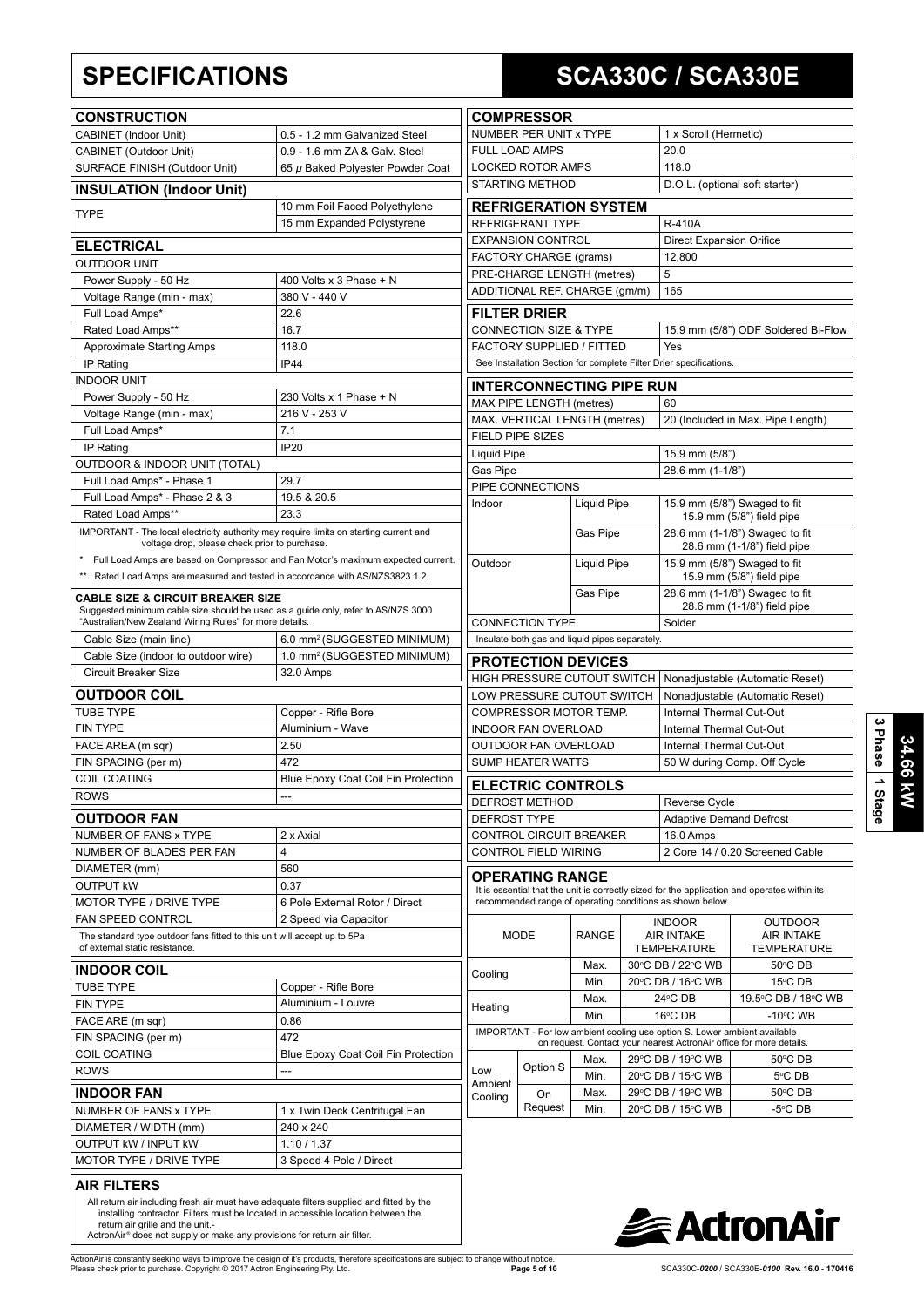

ActronAir is constantly seeking ways to improve the design of it's products, therefore specifications are subject to change without notice.<br>Please check prior to purchase. Copyright © 2017 Actron Engineering Pty. Ltd.

## 3 Phase 1 Stage **3 Phase 1 Stage**34.66 kW **34.66 kW**

## **WIRING DIAGRAM SCA330C / SCA330E**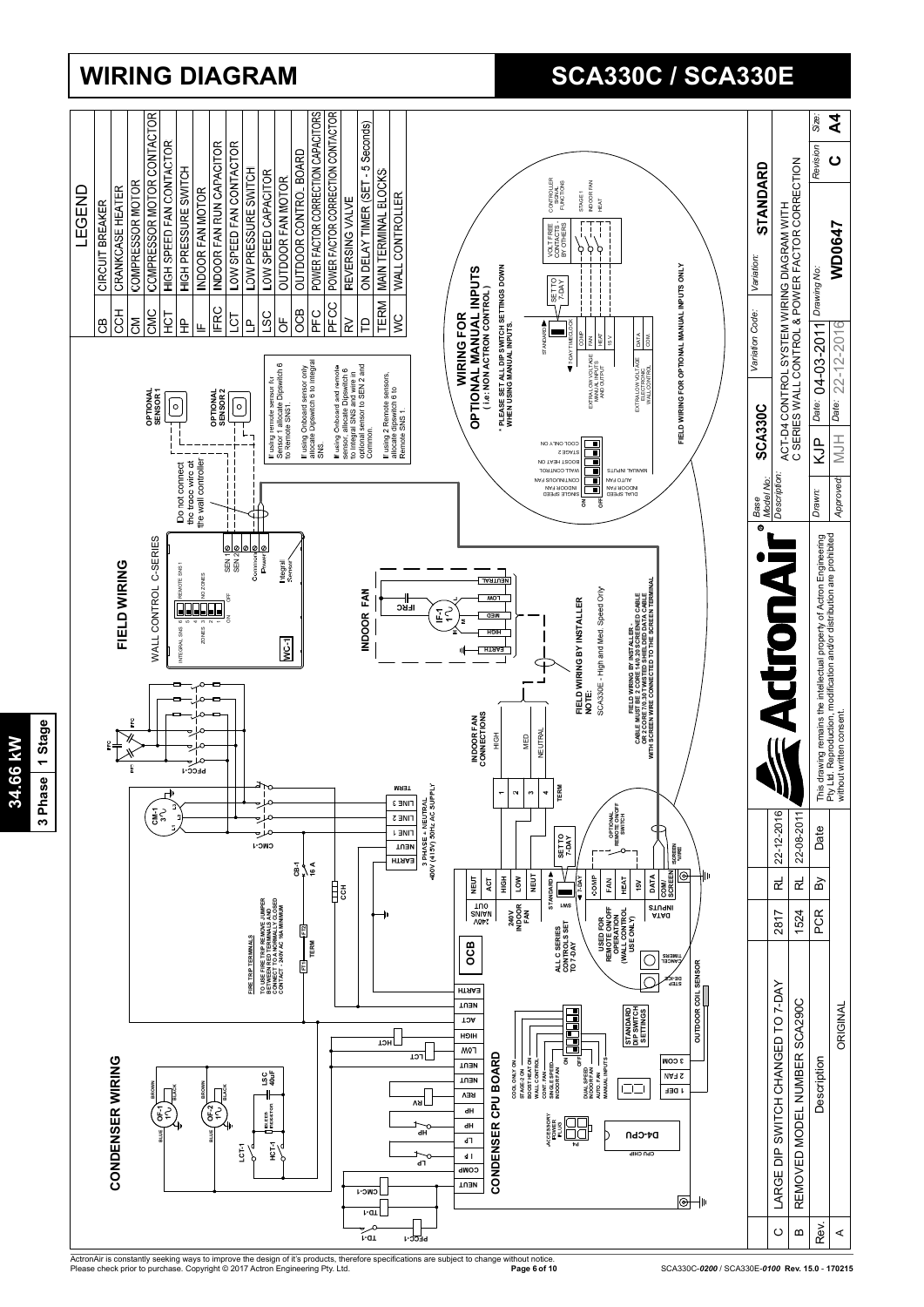## **OUTDOOR UNIT VARIATION SCA330C-H**

### **H** OUTDOOR UNIT - HORIZONTAL DISCHARGE FANS 5 Pa



#### **MINIMUM SERVICE ACCESS CLEARANCES & AIRFLOW SPACE ALLOWANCES**



HEIGHT CLEARANCE = 600

ActronAir is constantly seeking ways to improve the design of it's products, therefore specifications are subject to change without notice.<br>Please check prior to purchase. Copyright © 2017 Actron Engineering Pty. Ltd.

**PLEASE NOTE THAT UNDER ALL CIRCUMSTANCES, CONDENSER AIR MUST NOT RECIRCULATE BACK ONTO CONDENSER COIL. KEEP ALL CLEARANCES FREE OF ANY OBSTRUCTIONS**

|                                                      | <b>STACKING OF UNITS</b>                |
|------------------------------------------------------|-----------------------------------------|
| ONE IN FRONT OF THE OTHER<br>(DISTANCE BET. LF & RF) | SIDE BY SIDE<br>(DISTANCE BET. LF & LR) |
| 1500 mm                                              | 1000 mm                                 |